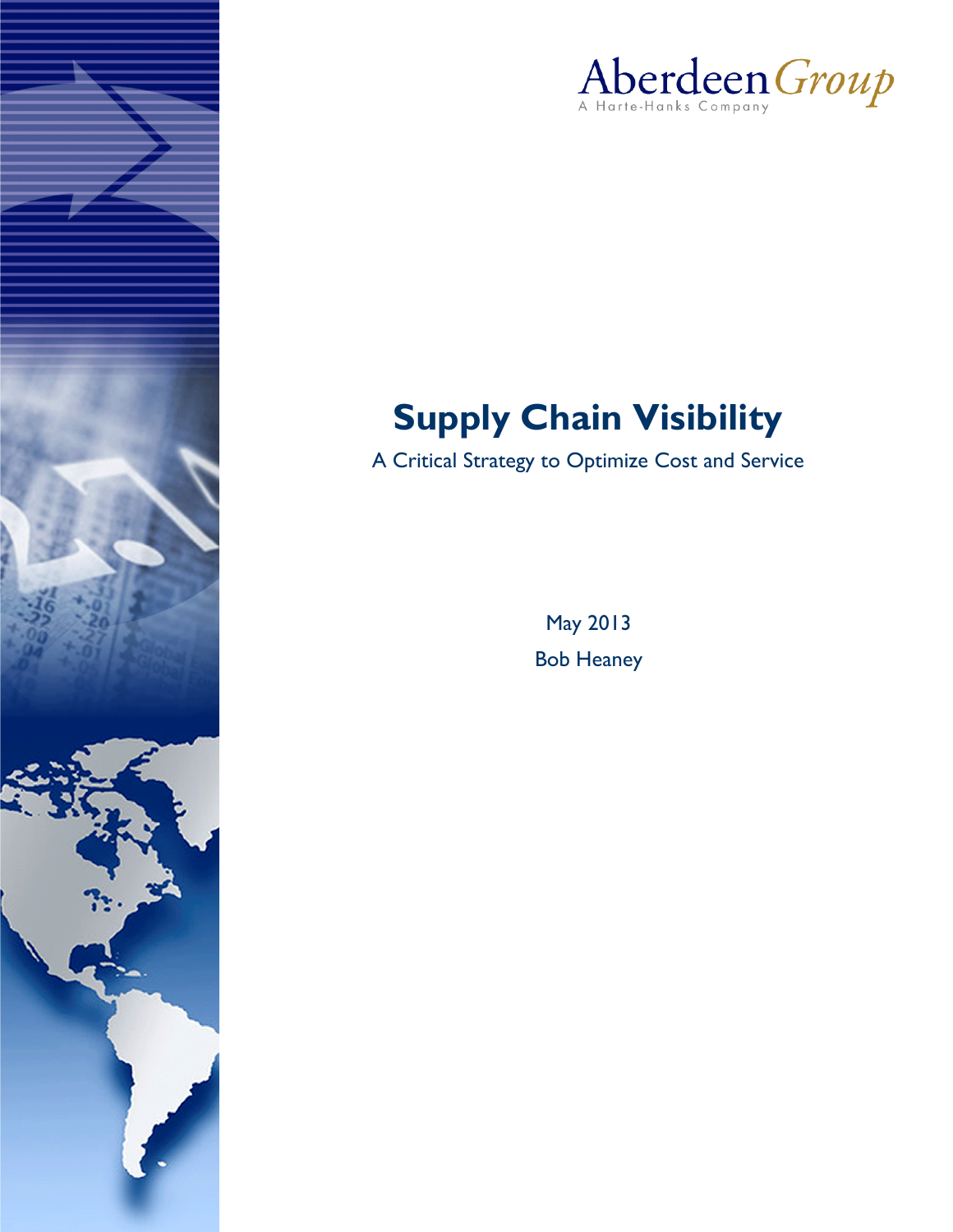# **Analyst Insight**



**Supply Chain Visibility: A Critical Strategy to Optimize Cost and Service**

Numerous Aberdeen studies have indicated the importance of supply chain visibility (see Related Research). In this survey of 149 companies with predominantly global supply chains, 63% of respondents indicated supply chain visibility (SCV) as a high priority for improvement, with an additional 28% indicating it was a medium priority. Increasing visibility is a critical strategy for enterprises aimed at reducing costs and improving operational performance in the context of their increasingly complex and multi-tiered global supply-demand networks. The importance is only amplified for those with global supply chains and partners (Figure 1).

#### Analyst Insight

May 2013

Aberdeen's Insights provide the analyst perspective of the research as drawn from an aggregated view of the research surveys, interviews, and data analysis.

#### **Figure 1: Global Supply Chain Execution Challenge**



Source: Aberdeen Group, January 2011

Supply chain execution and responsiveness require the tight synchronization of supply and demand, as well as the orchestration of the three flows of commerce — the movement of goods, information, and funds — across an

*This document is the result of primary research performed by Aberdeen Group. Aberdeen Group's methodologies provide for objective fact-based research and represent the best analysis available at the time of publication. Unless otherwise noted, the entire contents of this publication are copyrighted by Aberdeen Group, Inc. and may not be reproduced, distributed, archived, or transmitted in any form or by any means without prior written consent by Aberdeen Group, Inc.*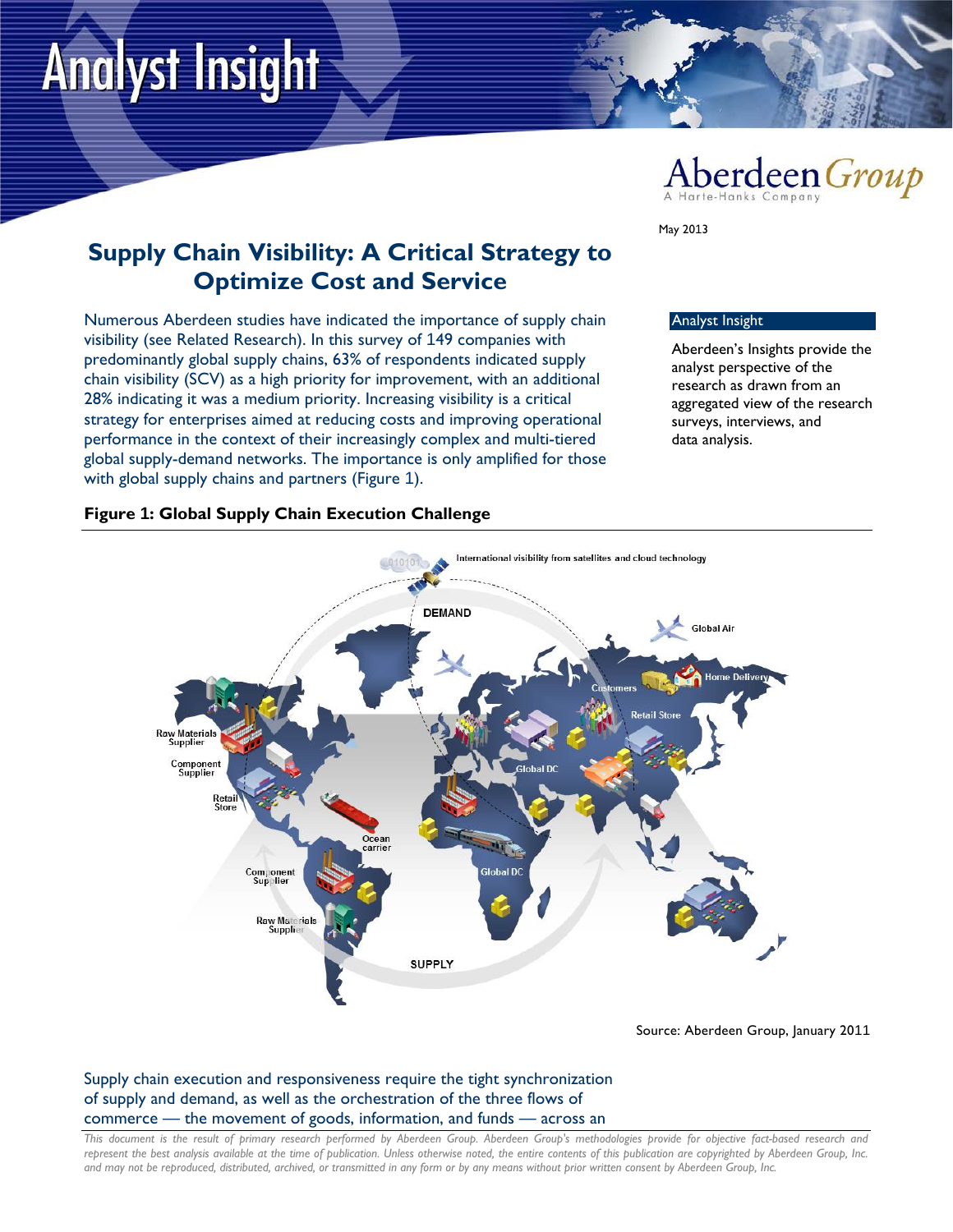increasingly large number of logistic and trading partners spanning wide geographic areas. It requires supply chain visibility — defined as the awareness of, and control over, specific information related to product orders and physical shipments, including transport and logistics activities, and the statuses of events and milestones that occur prior to and in-transit.

Gaining visibility requires much more than basic track-and-trace functionality. It involves a control tower approach (see sidebar) and closing the loop between planning and execution and synchronization of end-to-end activities — from raw material to the delivery to the end customer. In the sections that follow we examine a series of 11 inbound and nine outbound activities across the end-to-end supply chain. This research reveals that the increase in the number of suppliers, customers, carriers, and transport and logistics modes and channels changes the importance of collaborative synchronization between all parties in the multi-tiered global supply chain.

Visibility is a prerequisite to supply chain agility and responsiveness. But before a company can reduce inventory or landed cost, it needs visibility into them. Only then can it apply tools to agilely adapt to the information it collects. This report will identify best practices and potential improvements in revenue and profit margins that can be derived from enhanced visibility.

# **Globalization and Complexity is Overtaking the Supply Chain**

According to Aberdeen's study of Chief Supply Chain Officers, the top business pressures facing the discrete segment are the impact of increasing supply chain complexity (i.e., longer lead times and lead-time variability, or increasing numbers of suppliers, partners, carriers, customers, countries, and logistics channels, as shown above in Figure 1), as well as rising supply chain management costs (e.g., total landed costs, fuel costs, labor costs).

So what are the key drivers for focusing on improving visibility in the context of the complex global transport and logistics network? Figure 2 shows that operational pressures of growing global operations and complexity (45%), and the need to improve speed and accuracy (43%) are top of mind. The increased complexity and multi-party nature of global supply chains has led to longer lead times, more pipeline inventory, and the need to control downstream and upstream logistics. This, in turn, has contributed to increased supply chain management costs (supply chain visibility event accuracy at 30% is the third highest priority). It is not surprising that in light of global economic turmoil, many companies have turned to their supply chain organizations in search of ways to cut costs, while enabling faster and more efficient responses to changing customer demands as well as the chance to become more responsive and agile.

Reducing costs by driving down excessive inventory, both staged and intransit, and proactively responding to inbound and outbound events (see sidebar) have become critical for companies in today's supply chain environment.



#### Challenges and Definitions

**Growing Globally –** 85% of companies report imports and 88% report export shipments

**More Challenging and Complex –** eCommerce and multi-channel or cross-channel demands are way up

- $\sqrt{65\%}$  of companies bypass their own DCs and ship direct to store via others (suppliers, 3PLs)
- √ 45% have direct-to-home delivery models

**Control tower approach –**

defined as a set of integrated processes and technologies that support a seamless flow of product from source to end consumer, regardless of global complexity, or sales and logistics preferences of customers

#### Leaders in Top 20% of performing companies are:

- √ **61%** more likely than All Others to gain visibility into international *outbound* shipment status within hours
- √ **57%** more likely than All Others to gain visibility into international *inbound*

shipment status within hours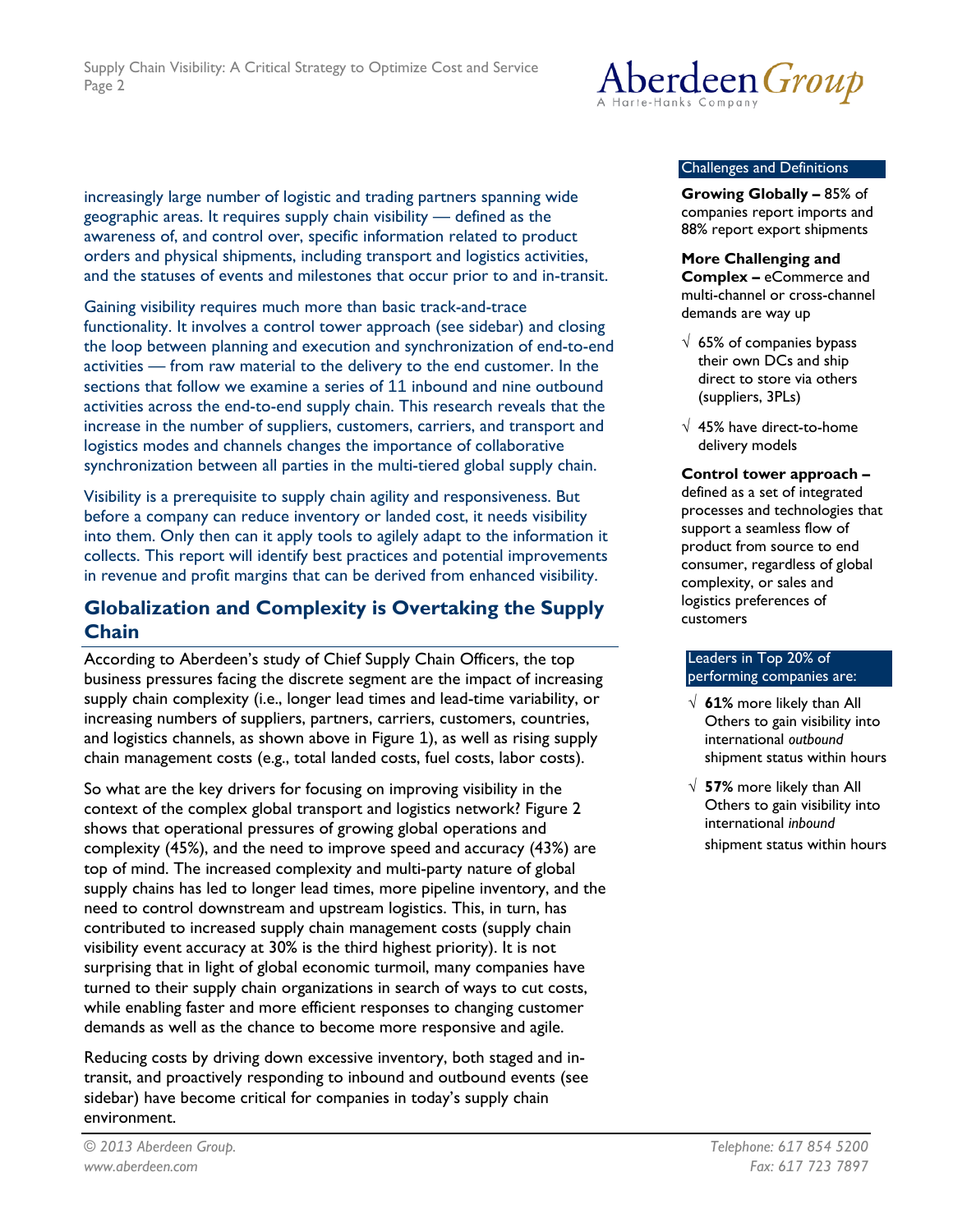

# **Figure 2: Top Pressures to Improve Supply Chain Visibility**



# **Top Supply Chain Strategic Actions**

Figure 3 shows a comparison of the top strategic actions that companies pursue to alleviate the pressures associated with globalization and supply chain cost or complexity*.* Top among these strategies relates to internal collaboration as companies struggle to synchronize and integrate data across various management systems and internal groups (44%).

All companies need internal collaboration to operate, but the level of external collaboration and its relevance grows with the degree of overseas sourcing. And, as was shown in Figure 1, consistent with the level of overseas sourcing, leading companies have both better visibility and focus on collaborating and integrating. Indeed, users who adhere to GS1 (see sidebar) standards are more than twice as likely as the others to monitor transport and logistics activities at the unit and container levels.

It is not surprising to see that when it comes to strategic actions the leading companies (those in the top 20% of performance) desire higher levels of control and coordination with the external parties they depend on. For example, they are 1.85-times more likely "to consolidate or redesign sourcing geographies across multi-tier points," and they are 1.62-times more likely to outsource, optimize, and manage logistics services.

#### About GS1

GS1 is a neutral, not-for-profit, international organization that develops global standards and solutions to improve the efficiency and visibility of supply chains across industries. It engages a global community of trading partners, industry organizations and technology providers to understand their business needs and develops global standards in response to those needs. GS1 is driven by close to two million user companies, which execute more than six billion transactions daily in 150 countries using GS1 standards. GS1 has local Member Organizations in over 110 countries. More information at [www.gs](http://www.gs1.org/)1.org.

#### Emerging Multi-channel Logistics Formats

- √ **65%** shipping direct-toconsumer
- √ **60%** shipping to or through a traditional DC
- √ **45%** shipping through 3PL or e-fulfillment provider
- √ **45%** shipping through a break-bulk facility (i.e., cross dock, DC flowthrough facility to either store or end customer)
- √ **44%** shipping direct-to-store
- √ **35%** shipping through a free port, freeport zone, or transition point for customs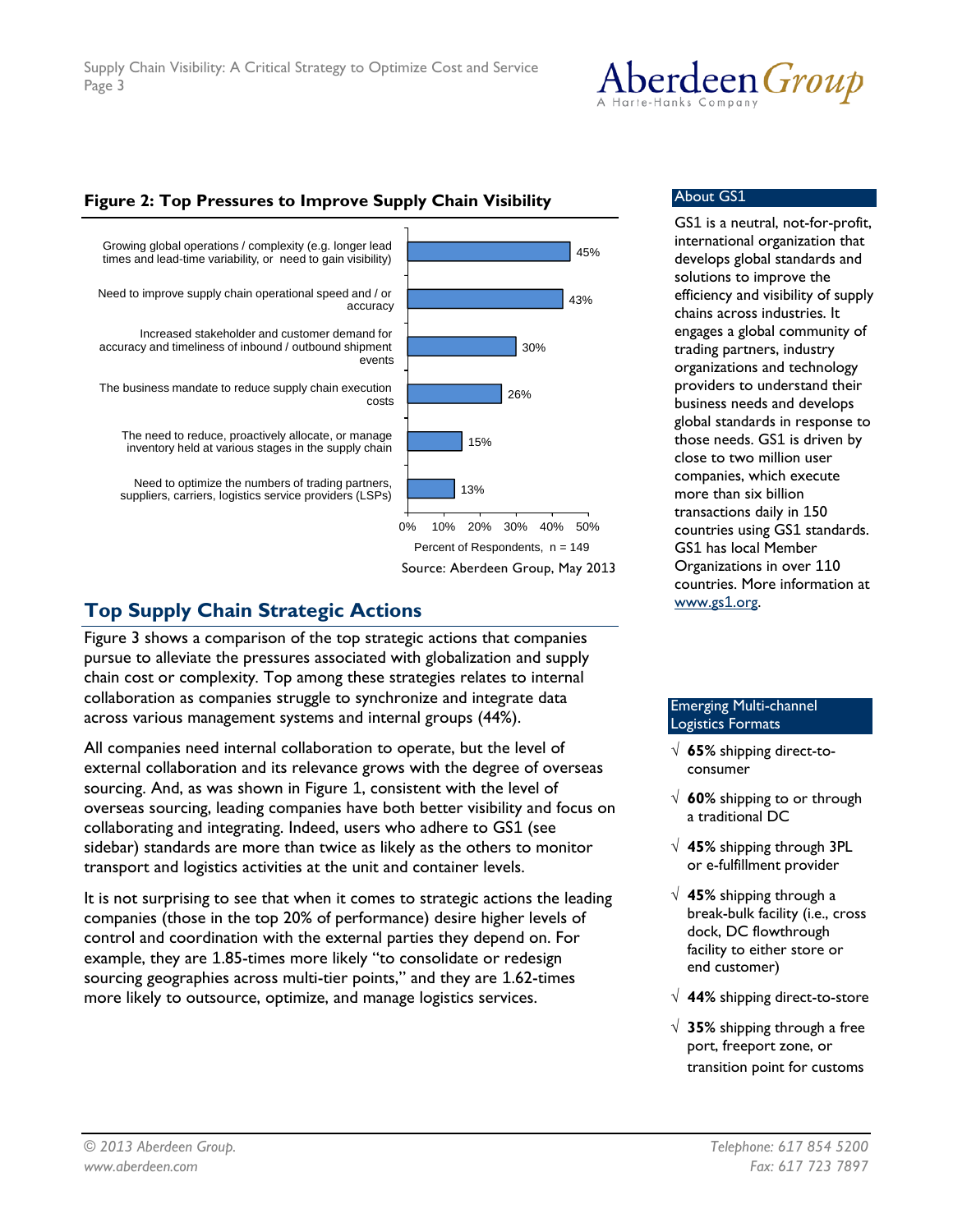

#### **Figure 3: Top Strategic Actions — Collaboration, Visibility**



Source: Aberdeen Group, May 2013

Visibility within the enterprise and across the end-to-end supply chain is a top priority. Companies of all size and scale hope to address rising supply chain costs with more seamless systems and process flows both within their own company and within their extended supplier base.

# **The Leaders and Followers and GS1 Usage**

Aberdeen has used the following metrics to determine Leader versus Follower status in this study:

- **Inbound Perfect Orders** is the percentage of orders received from suppliers complete and on-time
- **Outbound Perfect Orders** is the percentage of orders delivered to customers complete and on-time
- **Change in Total Landed Costs** per unit shipped over the past year
- **Out-of-Stock Frequency** is measured as a percent of out-ofstock inventory to average on-hand inventory
- **GS1 compliance level** consists of all 30 Leaders, those in the top 20% of aggregate performance on the above metrics, which claim to be compliant to GS1 standards and track at the item level. In the Follower group, the remaining 119 companies, only 25% claim GS1 compliance at the item level. (see the Automating Supply Chain Visibility section for more on GS1 standards and compliance).

This set of metrics is balanced across delivery or service, inventory, and cost-related performance, and reflects the high level of adherence to GS1 standards that has become prevalent in the global supply chain.

"Our continued improvements in supply chain visibility will help us do a better job of maintaining high in stock performance for our customers while effectively managing inventory levels."

> ~ VP Supply Chain, Large **Distributor**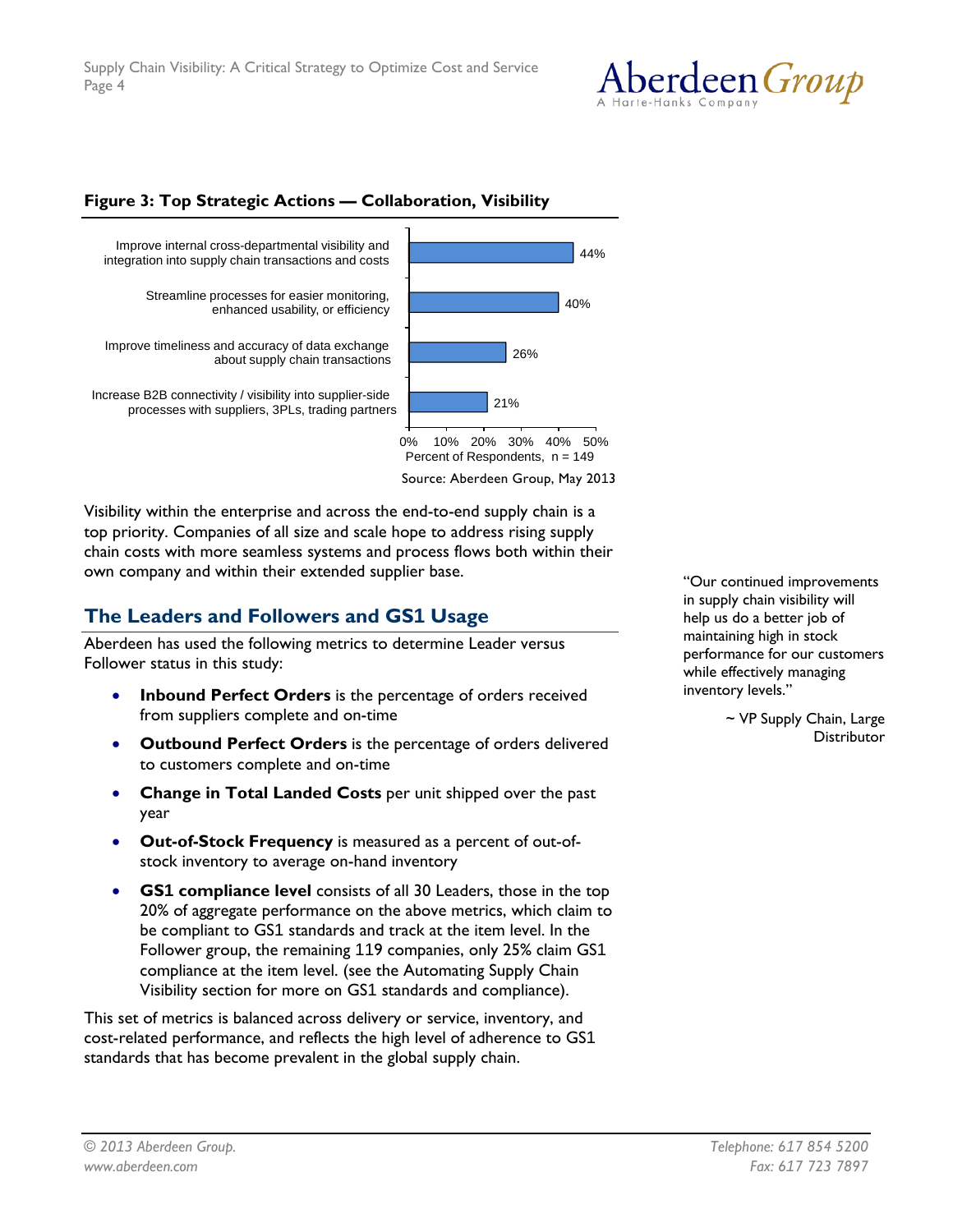

### **Table 1: Top Performers Earn Leaders Status**

| <b>Definition of</b><br><b>Maturity Class</b>                                   | <b>Mean Class Performance</b>                                                                                                                                                                                                                                                                                                                                               |
|---------------------------------------------------------------------------------|-----------------------------------------------------------------------------------------------------------------------------------------------------------------------------------------------------------------------------------------------------------------------------------------------------------------------------------------------------------------------------|
| Leaders:<br>Top 20%<br>of aggregate<br>performance<br>scorers                   | ■ 96% of orders delivered to customers complete and on<br>time outbound<br>• 94% of orders received from suppliers complete and on<br>time<br>• 26% have decreased total landed per unit costs last year<br>■ 31% have decreased the frequency of out-of-stock<br>inventory in the past year<br>■ 100% are compliant to GS1 standards and track at the<br>item level        |
| <b>Followers</b><br><b>Bottom 80%</b><br>of aggregate<br>performance<br>scorers | ■ 89% of orders delivered to customers complete and on<br>time outbound<br>■ 87% of orders received from suppliers complete and on<br>time<br>■ 18% have decreased total landed per unit costs last year<br>■ 18% have decreased the frequency of out-of-stock<br>inventory in the past year<br>Only 25% are both compliant to GS1 standards and<br>track at the item level |

Source: Aberdeen Group, May 2013

# **Capabilities and Enablers**

Visibility is vast and spans a wide array of events. In the next section, dedicated to the best practices exhibited by the Leaders, we can further examine areas of focus to help companies evolve and bridge capability gaps. It is in the details that we begin to see separation, allowing us to identify "visibility blind spots" across the inbound and outbound supply chain.

# *Process: Where Are the Top Visibility Gaps?*

Figure 4 and Figure 5 show the current state of supply chain monitoring on the inbound and outbound sides. Findings show that, from a total of 20 categories of events examined in the survey, the top three least visible milestones (i.e., tracked either manually or automatically) in the supply chain are on the inbound side.

Figure 4, inbound from order to receipt, shows the overall visibility capabilities of all companies in the typical sequence of event flow of product, information, and funds on the supply-side. The specific top inbound supply chain milestones in this sequence where *Leaders are advanced in monitoring* compared to All Others are:

#### Least Visibility

- $\sqrt{ }$  Raw material arrival at supplier – tracked by 43% with 19% automated
- $\sqrt{ }$  Suppliers' production inprocess events – 45% with 13% automated
- $\sqrt{\ }$  Suppliers' projected production plans – 41% with 13% automated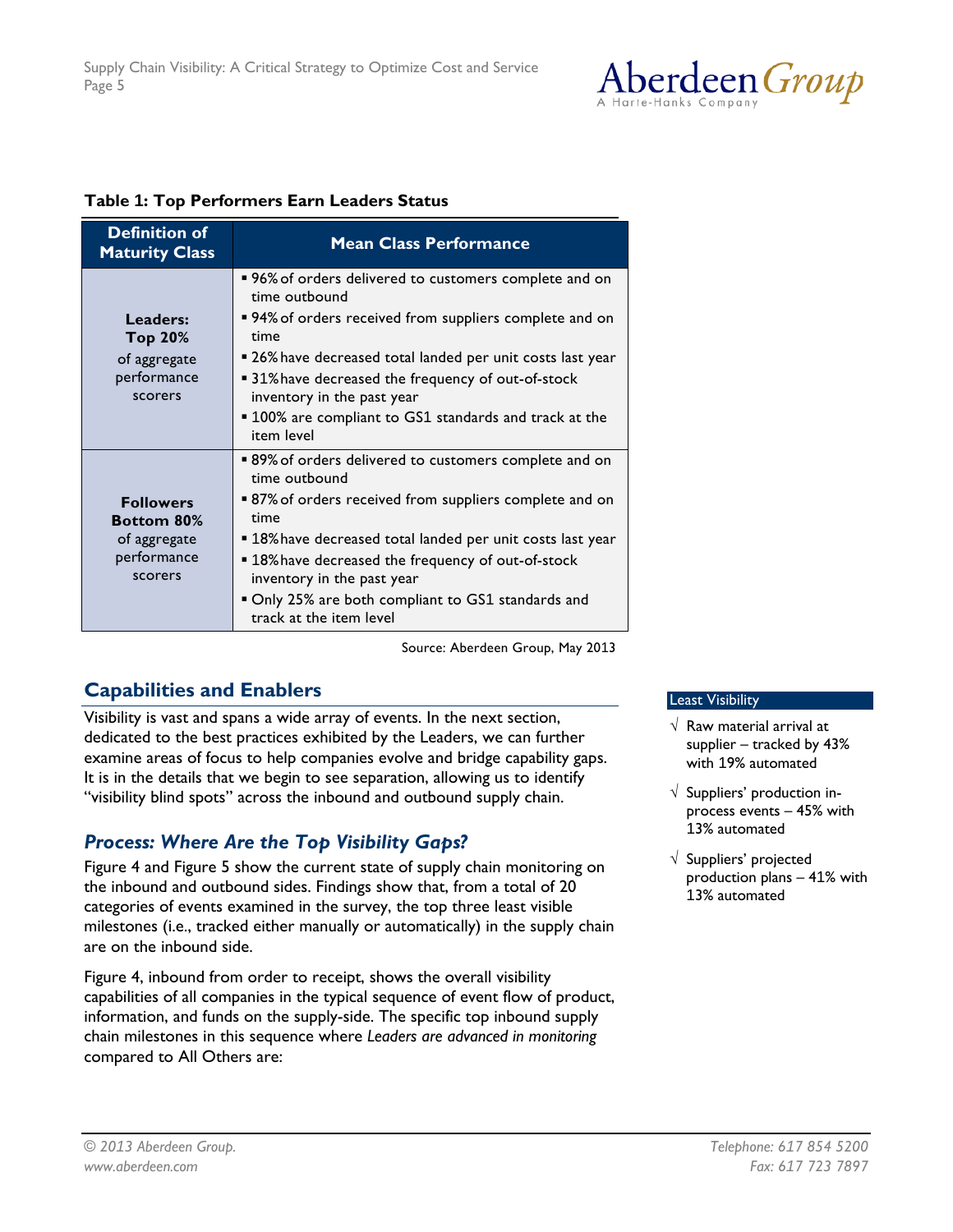- Advance shipment notice (ASN) created by supplier 1.74-times more likely to track than All Others (47% of the Leaders monitoring this milestone)
- Suppliers' projected production plans 1.52-times more likely to track than All Others (54% of the Leaders monitor this milestone)
- Customs clearance events (inbound) 2-times more likely to track than All Others (43% of the Leaders monitor this milestone)
- In-transit status events at order line level (inbound) 3.4-times more likely to track than All Others (64% of the Leaders monitor this milestone).



# **Figure 4: Inbound and Supply From Order to Receipt**

Source: Aberdeen Group, May 2013 0% 20% 40% 60% 80% Percent of Respondents, n =149

Figure 5 shows the overall visibility capabilities of all companies in the typical sequence of event flow outbound from shipment or pickup to proof of delivery and settlement to end customer. The specific top outbound supply chain milestones in this sequence where *Leaders are advanced in monitoring* compared to All Others are:

• Trucking (haulage) events — 1.24-times more likely to track than All Others (64% of Leaders monitor this milestone)

"We are bringing multiple containers in from abroad, so for us, supply chain visibility means knowing where things are while in transit. We are a low-margin high-volume business and have not historically invested much into supply chain systems. We are owned by a large company and mandated to use its systems for some, but not all, processes, which creates silos and makes it difficult to gain adequate visibility into our supply chain. We do not currently have integrated systems to provide the level of visibility that we need. Additionally, for our company there is still a lot to do on the supply chain process improvement side, so we are approaching this challenge from a process perspective first, before considering any technology enhancements. From a cultural perspective, many people within the organization are not yet aware of the improvements that could be made with better visibility, so there is strong resistance to change that will need to be overcome."

~ Medium-sized U.S. distributor

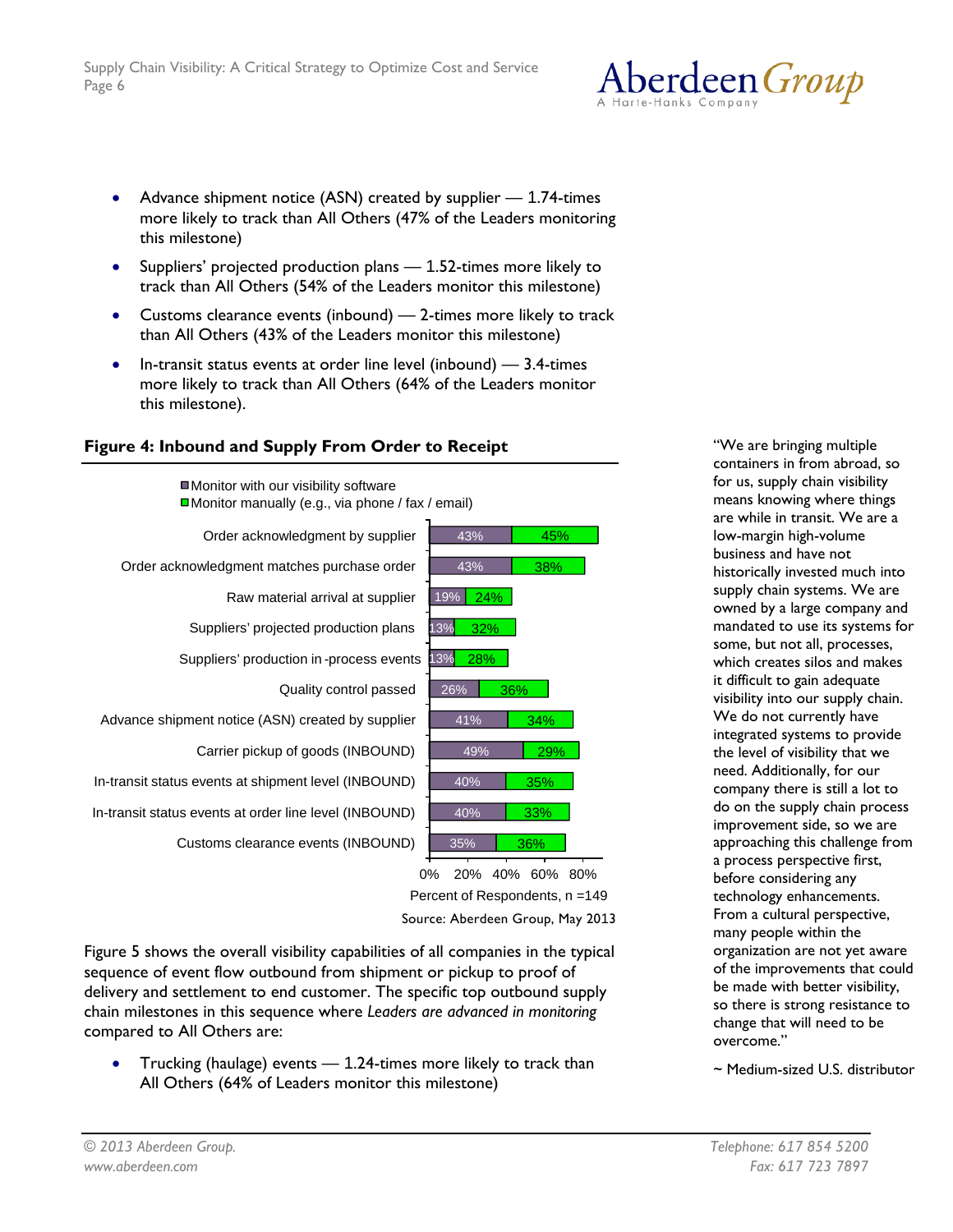

- In-transit status events at order-line level (outbound) 2.21-times more likely to track than All Others (62% of Leaders monitor this milestone)
- In-transit status events at shipment level (outbound) 2.07-times more likely to track than All Others (62% of the Leaders monitor this milestone)

### **Figure 5: Outbound or Demand-Side Milestone Tracking**



Percent of Respondents, n =149

Source: Aberdeen Group, May 2013

While all companies have similar objectives as to the overall focus of their visibility initiative, this does not mean that they are all performing at equal levels. Two important areas of difference across the classes lie in the presence (or lack) of visibility to: 1) more granular events such as events tracked automatically at the Stock Keeping Unit (SKU) levels, and 2) the upstream suppliers' supply chains. This again follows from the priority gaps between the Leaders versus all other companies where they are:

- **1.42**-times as likely to outsource part or all of supply chain visibility execution
- **1.21**-times as likely to increase B2B connectivity and visibility into customer-side or the outbound processes
- **1.19**-times as likely to increase B2B connectivity and visibility into supplier-side or the inbound processes

With 85% of survey respondents indicating that they plan to increase their current level of end-to-end supply chain visibility, companies are now

"Having supply chain visibility translates into being able to meet customers' needs. At this time, our best opportunities for improvement are on the inbound side, namely, in getting more visibility into our suppliers' production capacity. We have good visibility after the product has left a foreign port, but would like to have more insight into our suppliers' subcontractors and what is happening in their incoming supply chains. We believe that higher visibility is partly contributing to lower lead time variability, reduced inventory, shorter lead times, increased fill rates, and other supply chain operational improvements."

#### ~ Director at a Medium-sized U.S. Durable Goods Firm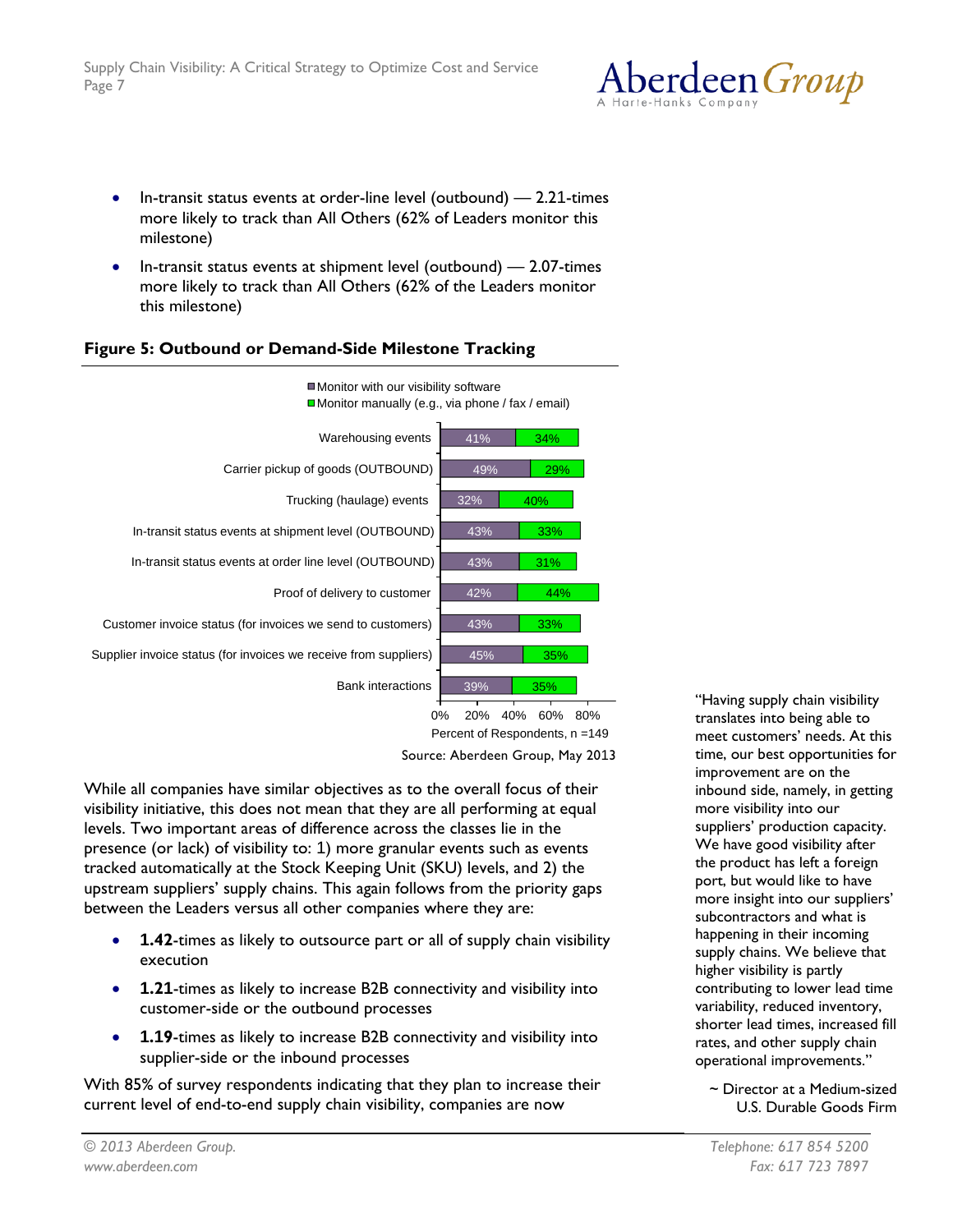

primarily trying to look further upstream into their supply chains to address those visibility "blind spots." Better upstream visibility then helps improve supply chain planning and ultimately optimize their own on time delivery to customers.

As leading companies place renewed focus on their inbound supply chains, the above gaps in capability lead to superior results. These capabilities give Leaders the more granular control they need to adapt and collaborate with their partners in transport and logistics. It is clear that these gaps in practice tie closely with superior results in both costs and service metrics — where 33% of Leaders **reduced** year-over-year landed costs per unit while only 18% of Followers were able to deliver the same results (Table 1).

# **Use of Logistics Service Providers Grows**

In concert with the growing globalization of the supply chain (85% of companies import or export) there has been an unprecedented increase in the use of logistic service providers (LSPs or 3PLs). In this study of 149 companies we received qualified response from 25 LSPs or 3PLs. The majority of these LSPs are using solutions that provide automated track and trace capability across most of the 20 milestones. In addition, the degree to which they are automated is virtually identical to the dark blue bars (Figures 4 – 5). The weakest link in visibility for these partners tends be on *in-transit status events at the shipment level* where 30% claim they provide automated monitoring (slightly less than the 40% level of all respondents). The major reason for this weak link for LSPs tends to be ocean shipments — where 62% claim that they are *reliant on updates and frequent status from the large ocean carriers.* Larger LSPs and shippers have improved their connectivity and event monitoring with the ocean carriers in recent years and are 3 times as likely as smaller LSPs to have *container and unit level visibility on ocean shipments*.

Seventy percent (70%) of the shippers, or brand owners, in this research have established relationships with LSPs for portions of their transport and logistics volumes. The research also indicated that 56% of the companies with established relationships use more than one LSP. A full 50% of Leaders in our study are using five or more LSPs; they are 2-times as likely as All Others to cite this level of engagement. LSPs can both enable and inhibit your overall supply chain visibility and performance. Today's global companies are dependent on LSPs and they should not be a limiter. Make sure that your LSP is able to gear-up for leader status and can provide track and trace visibility compliant to worldwide GS1 standards at the unit level. For each of the critical milestones in the inbound-to-outbound supply chain make sure all your partners and LSPs provide unified monitoring to high standards.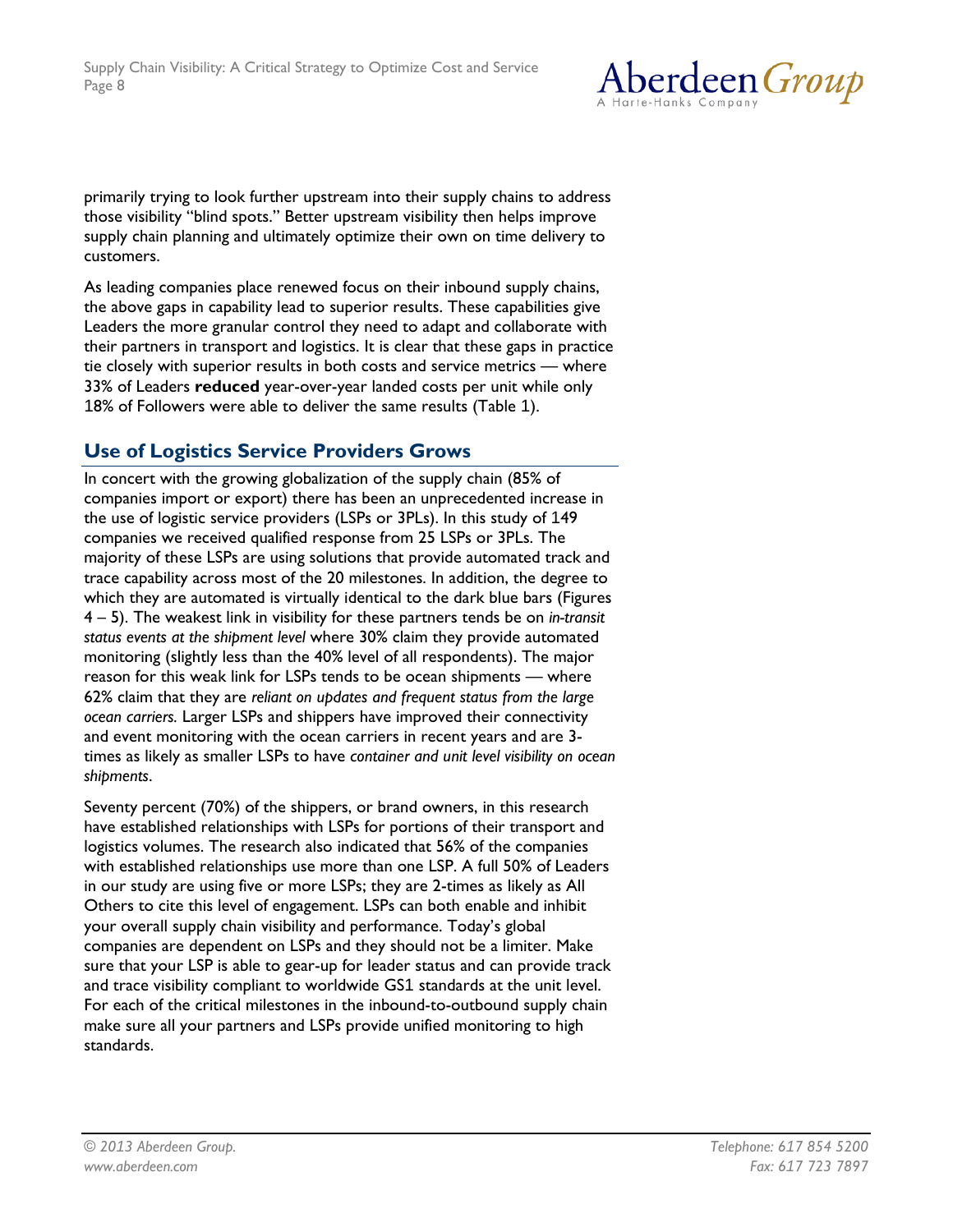

# **Automating Supply Chain Visibility — Closing the Gaps**

Leaders integrate automation tools to coordinate and synchronize visibility solutions to dynamically manage product, information, and financial flows across the extended global supply chain. For instance our research shows that the Leaders more frequently automate the following adaptive capabilities.

# *Automate Dynamic Process Flows*

When compared with Followers, Leaders are:

- **1.70-times** as likely to find, within a reasonable time, and access OUTBOUND supply chain data needed for decision making — 80% versus 47%
- **1.35 times** as likely to have online visibility into INBOUND intransit shipment status — 93% versus 69%
- **1.56-times** as likely to automate or redirect in-transit flows and orders to balance higher demands or inventory imbalances in-transit

When it comes to today's complex dynamic, cross-channel supply chain, it is important to be able to execute effectively and adapt to changes in supply and demand. In our study, we note that all Leaders are compliant to GS1 data standards and can track at the item or unit level. Having up-to-date information of products or inventory in-transit is necessary to make shipment reallocations and in-flight course corrections like those listed above. Automation is a key priority as illustrated by the fact that the Leaders are anywhere from 1.56- to 1.7-times as likely (above) to invest in automating the data and process steps across the multi-party supply chain.

# *Advanced GS1 and Track and Trace Features*

When compared to Followers, Leaders are:

- **2.30-times** as likely to use GS1 Barcodes (aka EAN-barcode, UPC) — 45% versus 19.5%
- **1.70-times** as likely to use product data lookup or sharing on the global data synchronization network (GDSN), an internet-based global registry — 24% versus 14%
- **1.25-times** as likely to use lot-level or item-level product traceability — 50% versus 40%
- **1.20-times** as likely to use Cross-docking 71% versus 59%
- **1.14-times** as likely to Auto ID and track at the UNIT level 50% versus 44%
- **1.11-times** as likely to Auto ID and track at the PALLET level 42% versus 38%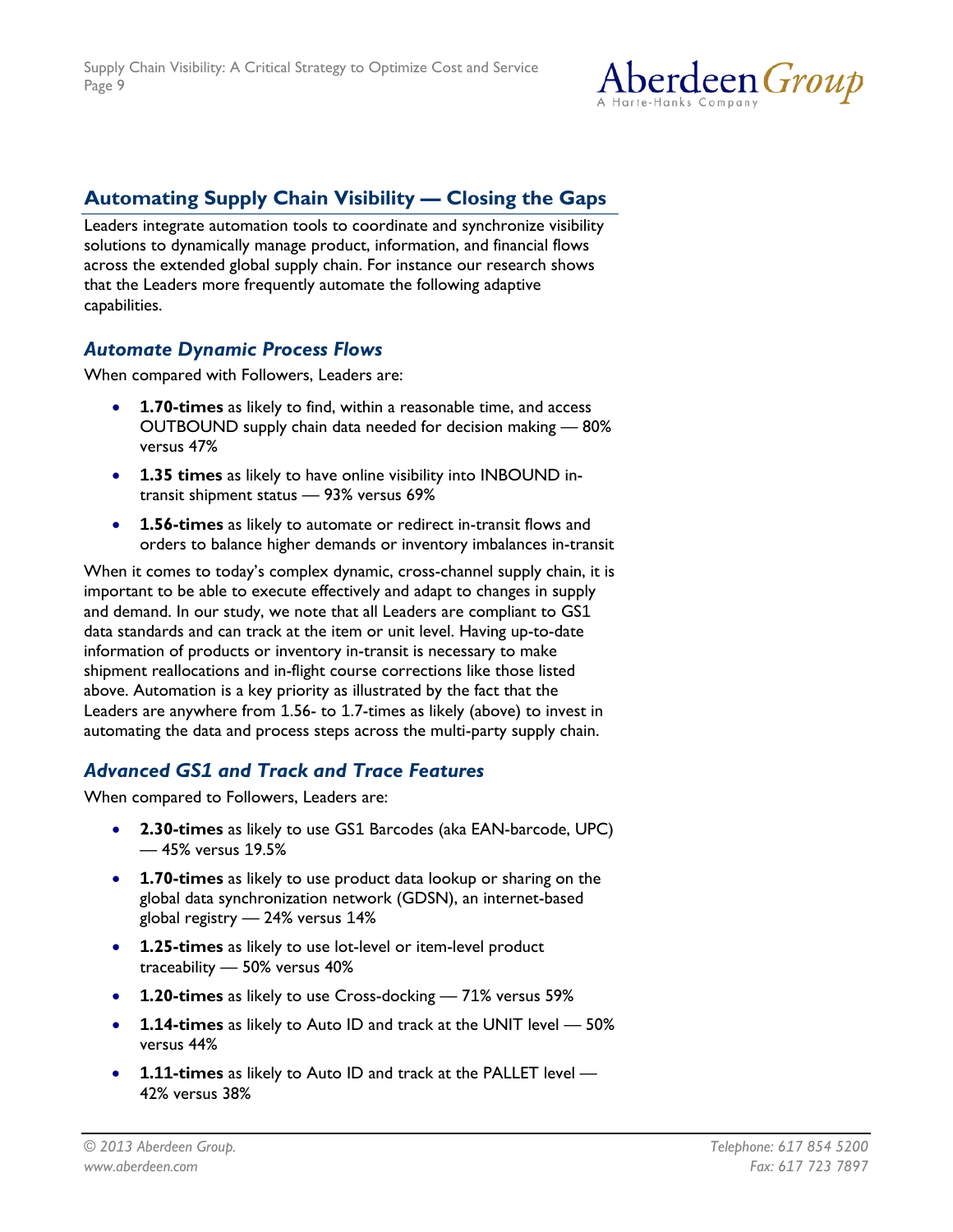

In general, all companies claim high levels of adoption of certain enabling technologies. For instance, over 80% of both Leaders and Followers profess to have barcode and scanning capabilities to assist with track and trace event monitoring. However, do their suppliers, carriers, trading, and third party logistics partners have the same capability? Is that capability a universal technology standard accepted worldwide? One-hundred percent (100%) of Leaders are under the universal GS1 compliant barcode and are capable of track and trace at the item level. However, only about 50% of Followers know if they are GS1 compliant at any level and only 25% claim to be GS1 compliant at the item level. In addition, 44% of Followers track and trace at the unit level but only 25% know if their tracing technology is GS1 compliant. And finally, having the unit level GS1 compliance is one thing and using it is yet another. While all the Leaders have unit level GS1 capability, they are not using it everywhere or all the time (since only 50% track at the unit level). Often the root problem is an external partner. You are only as strong as your weakest link; make sure you strive for unified compliance across the board.

RFID technology and adoption has tended to lag over the years but appears to be on the uptick. Overall about 32% of all companies are using this capability today an increase of about 20% from last year's findings. When compared to Followers, Leaders are:

- **2.40-times** as likely to utilize EPC / RFID at the unit level
- **2.10-times** as likely to use RFID based event logging and sharing using EPCIS

RFID technology has become more reliable and adopted. It is important to make sure that all your partners can support it and that it is compliant to hardware and software standards across each process step in your end-toend supply chain.

It is important to be able to track and trace at all levels — from shipment to pallet to item level to be successful in some of the new logistics formats. Leaders leverage advanced levels of capability and are anywhere from 1.1 to 2.3- times as likely to utilize the features found in the lists above. Crossdocking for instance requires pallet and/or unit-level barcoding or scanning and information exchange. To facilitate this and item or inventory-level dynamic rerouting and rebalancing requires a common universal scan and trace capability across all legs and transition points in the multi-party endto-end supply chain.

Cross-channel logistics has overshadowed the supply chain in recent years and require multi-level monitoring and scanning to be efficient (see sidebar). Today's more complex multi-channel, multi-party extended order-tofulfillment process relies on collaborative technology and tight synchronization of product, shipment, cost, and financial data within the transport and logistics community.

#### **Leaders** are more capable th**a**n **All Others** in Multi-channel

They are several times more likely to support:

- √ **1.82-times** shipping through a free port, free port zone, or transition point for customs
- √ **1.65-times** shipping through a break-bulk facility (i.e., cross dock, transload, or DC flowthrough facility to either store or end customer)
- √ **1.45-times** shipping through 3PL or e-fulfillment provider
- √ **1.33-times** shipping direct-toconsumer
- √ **1.26-times** Customer service visibility of outbound shipping schedules for improved order promising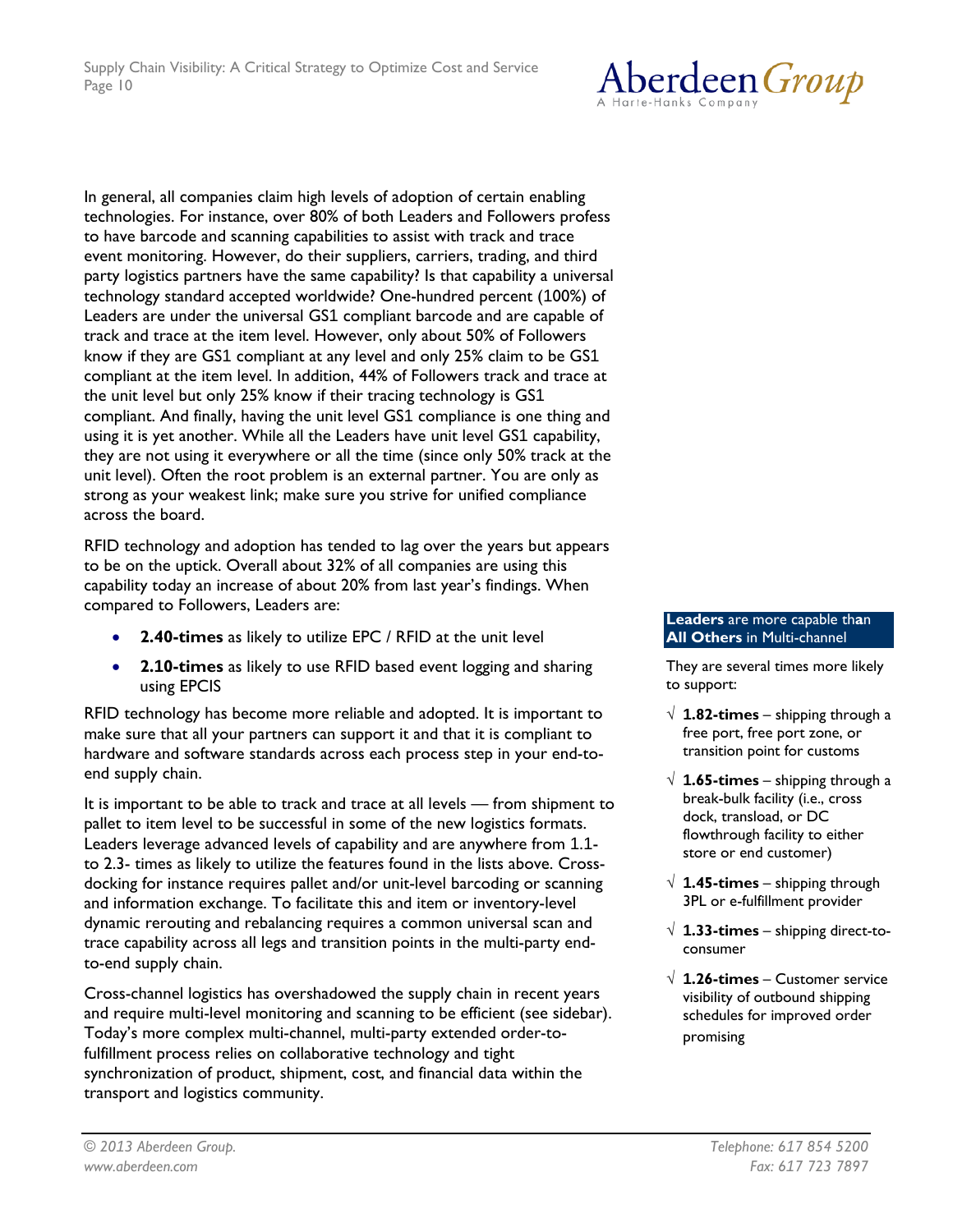

# *Supply Chain Finance or Trade and Intelligence Features*

# *When compared to Followers, Leaders are:*

- **1.92-times** as likely to automate online visibility into the customs events status — 50% versus 26%
- **1.52-times** as likely to automate online visibility to landed costs (to include tariffs and duties as well as COGS, dollar value, freight and logistics) — 67% versus 44%
- **1.86-times** as likely to automate the ability to segment supply chain based on customer profile data — 69% versus 37%
- **1.37-times** as likely to automate monitoring of logistics bottlenecks (e.g., ports) and adjust plans to avoid congestion — 71% versus 52%

Today's more complex, multi-channel, multi-party, extended order-tofulfillment process relies on collaborative technology and tight synchronization of product, shipment, cost, and financial data within the transport and logistics community. Indeed, one area that is emerging with more prominence is the monitoring, analyzing, and streamlining of trade and financial flows between transport and logistics providers and trading companies. The need for visibility to total landed cost is clear. From strategic planning to collaborative execution, itemized costs are critical for supply chain professionals to be successful. Global trade duties and tariffs, and segmented transport and logistics costs from order to final delivery, are now collected in a myriad of multi-party platforms and systems. Proficient planning and execution is not possible if the relevant cost components are not maintained across your third-party partners. Leaders are better equipped and several times more likely to have the capabilities to capture and share costs and finances. They invest in 1) collaborative systems, 2) shared data and decision support systems, and 3) control tower processes. With these capabilities in place they are anywhere from 1.3- to 1.9-times as likely to adapt dynamically to not just shipment and product movements but also the financial and trade flows required to transact business.

For planning, this is true on the *data sharing side with other companies* and it is true with order promising and *order splitting or consolidation across logistics channels and fulfillment partners*. For dynamic execution, it is true for redirecting *in-transit flows and orders to balance higher demands or inventory imbalances in-transit* or to in-flight product and inventory contingency plans under port or supply chain disruptions. The successful company needs to integrate these planning and execution steps in a seamless, integrated fashion that provides a unified view of logistics activities and finances on order-to-fulfillment activities. If items and inventory are to be split across multiple logistics channels or fulfillment partners to fulfill and then aggregate to a customer's order, both product and financial transaction need to be transparent to the consumer. From order promising and order or product splitting allocation, to order delivery and reconsolidation, Leaders rise to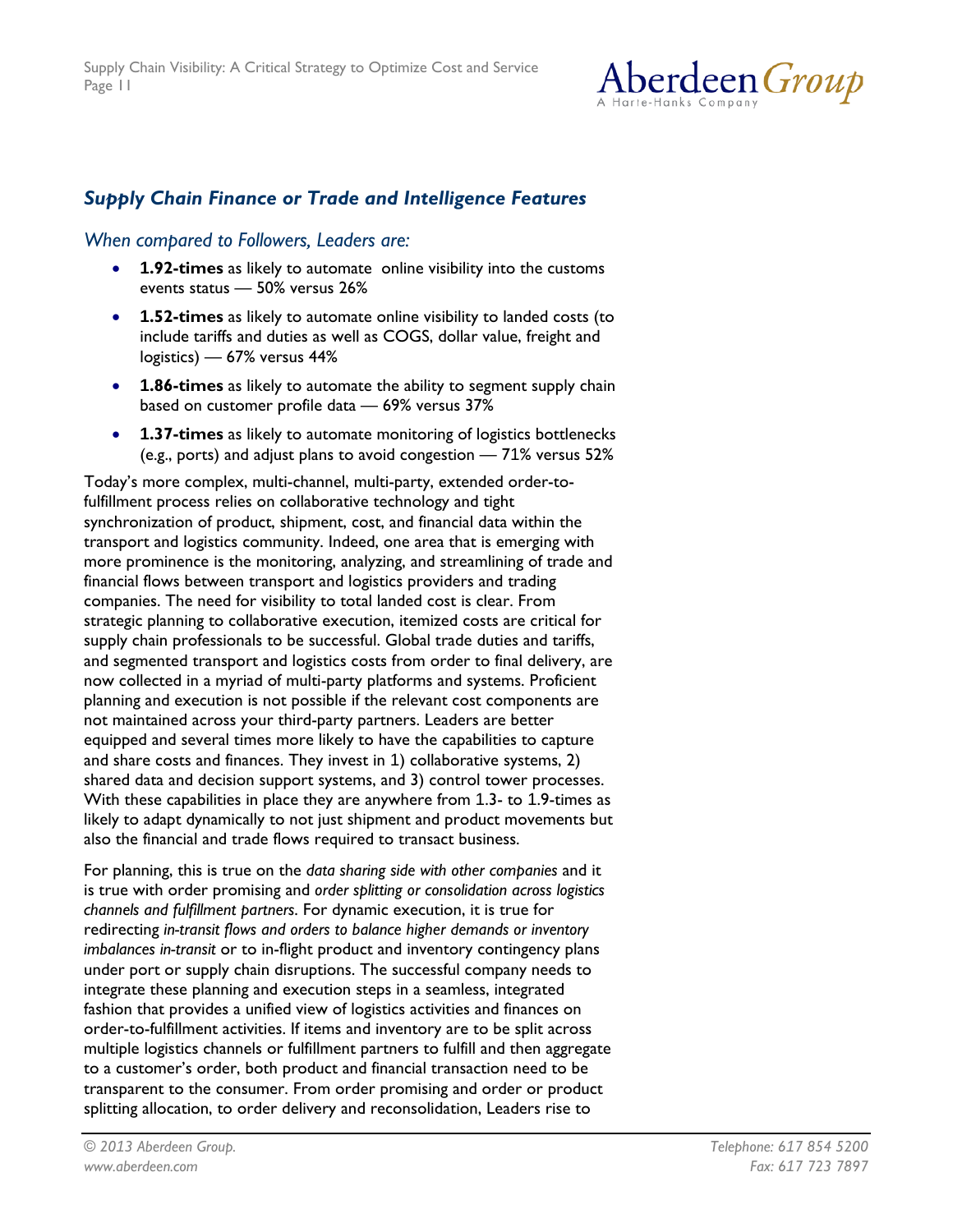

the challenge and lead the way with the integration of Supply Chain Finance or Trade and Intelligence automation capabilities.

# **Key Takeaways**

Today's companies address a series of new challenges ranging from supply chain globalization, increased complexity, cross-channel pressures, and more collaboration across the multi-party order-to-delivery cycle. As the number of partners and length of shipments increase so too does the degree of complex, multi-enterprise interactions and the need for seamless integrated visibility and responsiveness across multiple enterprises.

Throughout the order to fulfillment cycles, companies of all types race to close visibility gaps. Leaders do a better job of closing process and technology gaps within the enterprise and across the multi-party, multichannel supply chain. They are both more efficient and responsive to ebbs and flows in the supply-demand network.

To address these visibility challenges, Leaders have a significant advantage. But even Leaders must push to do more to enhance their visibility across the following areas:

- 1. **Product and Shipment Visibility** Leaders have taken control of their own supply chains; sitting in the middle of dozens of supply chain partners they share data and adopt universal standards for barcoding, track and trace, and data exchange. That control generates more information, but also requires more collaborative technology as companies adopt GS1 standards at all levels (order, shipment, container pallet, and unit). Leaders are both more capable of controlling and monitoring inbound and outbound events and are ahead in the rush to exchange, manage, and analyze that data in real time.
- 2. **Transport and Logistics Events —** with the increased globalization of the supply chain shipments are spending more time in the transport and logistics pipeline, particularly ocean. Transport and logistics is the glue that interconnects a myriad of actors from raw and component suppliers through manufacturing, warehouse and 3PL facilities and on to the final customer (Figure 1). Visibility to item, shipment, and pallet flows through each of the 20 milestones (Figures 4 – 5) are dependent on universal, worldwide standardization of product IDs and barcodes. Leaders are 4-times more likely than All Others to be compliant to GS1 standards at the unit level. One weak link for some is ocean carrier event tracking and visibility. Shippers and LSPs are tightly interconnected — make sure each partner in your supply chain is compliant to the unit level and is providing updated status to transport and logistics events.
- 3. **Supply Chain Finance and Intelligence** By leveraging available and emerging financial solutions, Leaders have visibility into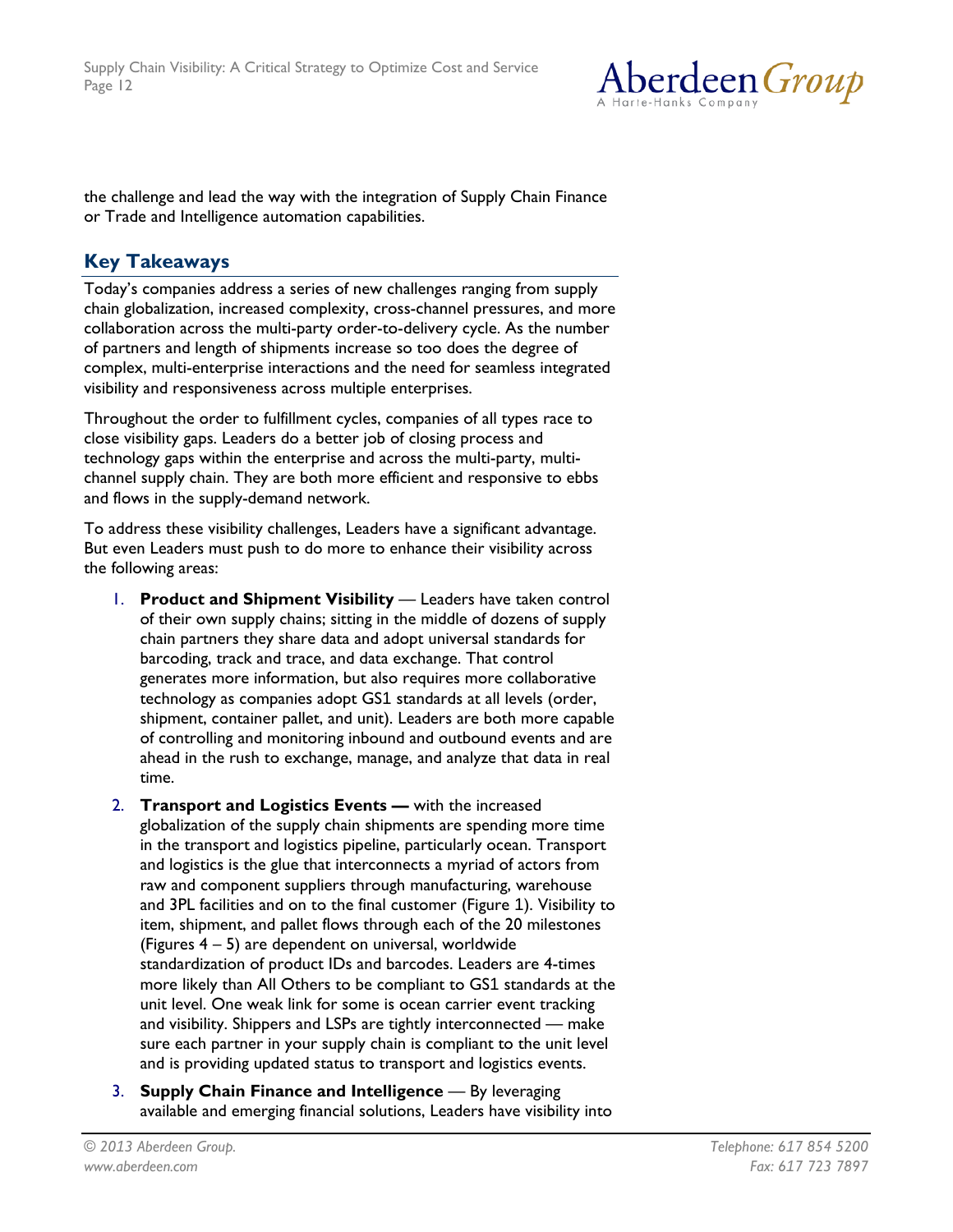

logistic, trade, and financial costs. Supply chain finance is an integral part of a well-run global supply chain. Visibility from a trade and financial standpoint has to mean more than track and trace on the transportation leg. It means following a shipment from order through final delivery, with all the itinerant compliance and finance milestones, and cost and financial settlement transactions in between. Supply chain intelligence and analysis is dependent on detailed track and trace, product, and shipment capability, and requires tight data and logistics coordination with external parties and organizations.

**4. Enable Dynamic Collaborative Processes** — Gaining visibility at all levels of product and shipment details and to all trade and financial costs and transactions does nothing but expose problems and opportunities. However, by enabling adaptive and collaborative processes, Leaders clearly demonstrate superior cost, service, and competitive advantage (see Table 1). They first gain visibility into shipment and financial information and then they invest in dynamic collaborative technologies to build responsive "control center" technologies that are able to act on that intelligence when changes, roadblocks, or opportunities occur.

Most companies (80%) are exposing the blind spots or gaps in functionality of visibility systems. By adopting visibility and control tower technology, companies enable trade and cross-channel, multi-party, end-to-end efficiency and agility. These enhanced and more unified processes help bridge the blind spots and company silos as well as reduce current gaps in internal and legacy systems. Collaborative solutions require flexible architecture that unifies multi-party supply chain interactions behind a high-level, easily adapted business process framework.

The more seamless, integrated, and efficient the order-to-fulfillment process is across the partnerships with vendors and operations, the faster the turnaround times. There are other important benefits, as well — increased visibility and coordination of incoming shipments, reduced transport and delivery costs, better customer service, and a unified order-to-fulfillment process.

For more information on this or other research topics, please visit [www.aberdeen.com](http://www.aberdeen.com/)

"Multi-channel provides a branded customer experience anytime anyplace anywhere. A brand can differentiate themselves and their services across multiple channels that can apply to any customer segment."

> ~IT Manager, Tier 1 Retailer, Europe